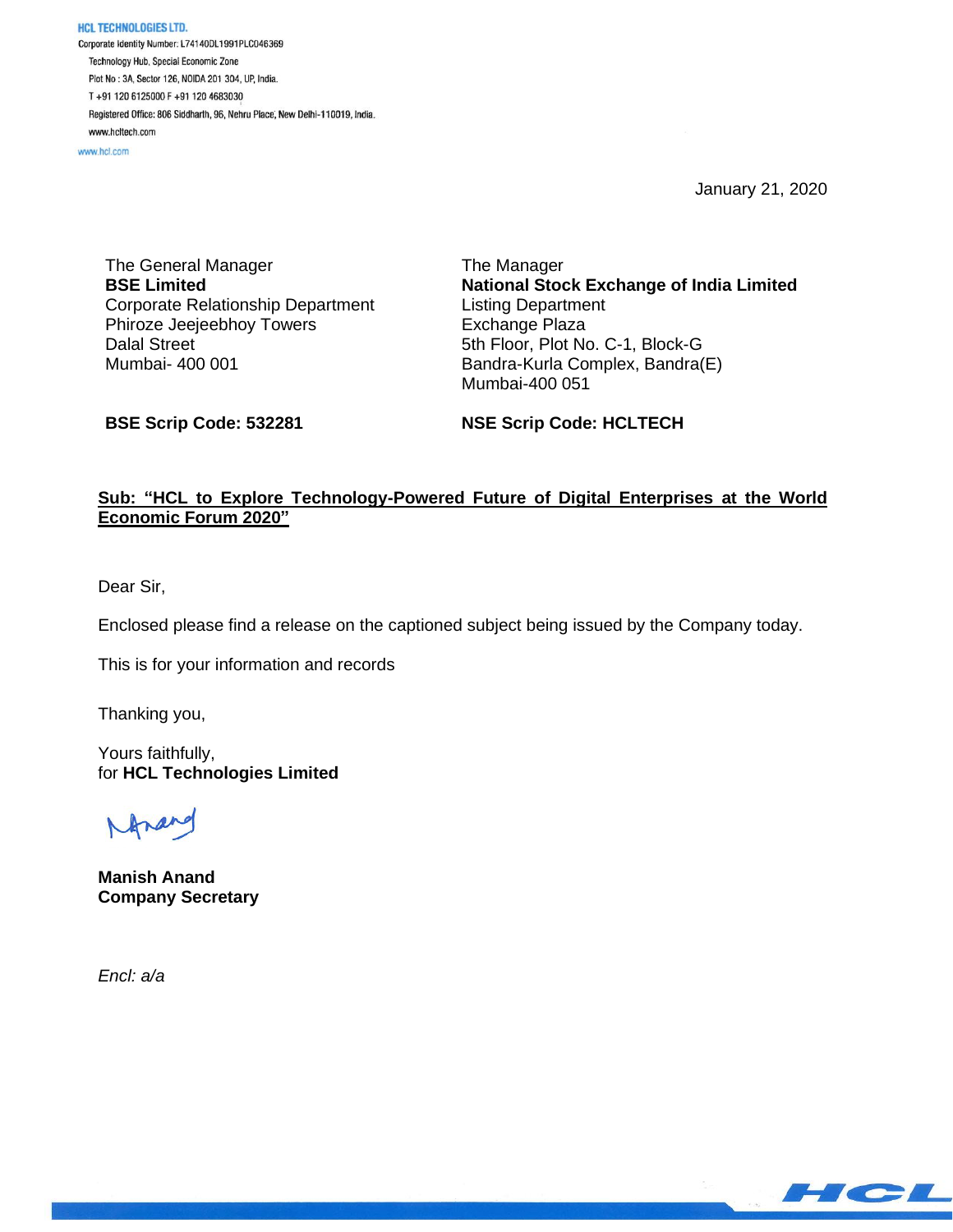

## **HCL to Explore Technology-Powered Future of Digital Enterprises at the World Economic Forum 2020**

HCL and Fast Company hosting dialogues to set the agenda on critical issues of the next decade

**Davos, Switzerland and Noida, India – January 21, 2020** – **[HCL Technologies](https://apc01.safelinks.protection.outlook.com/?url=https%3A%2F%2Fwww.hcltech.com%2F&data=02%7C01%7Canne.coyle%40hcl.com%7C92d69e114c254268daf108d782600521%7C189de737c93a4f5a8b686f4ca9941912%7C0%7C0%7C637121221219921471&sdata=U%2BeOdXiLbzG6BJ72Gw7NXuLJRdniD%2Fy%2FbKWIQlNwpoQ%3D&reserved=0)** (HCL), a leading global technology company, today announced its participation in the upcoming World Economic Forum's Annual Meeting in Davos For the second consecutive year, as part of its HCL 2030 platform, the company will host a series of thought leadership discussions, meetings and networking receptions at its pavilion throughout the three-day event.

Building upon their successful partnership at WEF in 2019, HCL and Fast Company will facilitate discussions on the convergence of technology innovation, human ingenuity, and critical thinking. HCL's Davos Dialogues will see business leaders discuss the future of digital innovations related to the demographic, societal and technological trends shaping today's interdependent, complex world.

The program schedule includes powerful sessions – including "CEOs: Disrupt Thyself," "Banking Without Borders: Shaping an Open Financial Ecosystem," "Defining Moments of Technology by 2030," and "Building Trust: Reinventing Culture in a Digital World" – that will feature executives from the most innovative global organizations.

The HCL Pavilion will also showcase the engineering, product innovation and technology aspects of Digital Enterprise 4.0, demonstrating how these building blocks shape the future of new age business models, with practical application today. The Tech Showcase Zone will display game-changing solutions in Artificial Intelligence and Machine Learning, Automation, Blockchain, IoT, Quantum Computing and Consumer-Engagement technologies, in sectors such as financial services, retail, healthcare, transportation, and farming.

"As a Strategic Partner of the World Economic Forum, HCL is proud to collaborate with global leaders to develop innovative solutions to help solve emerging challenges for businesses and society at large," said C. Vijayakumar, President & CEO, HCL Technologies. "HCL's mission is to power individuals and digital enterprises with breakthrough technology to create a cohesive and sustainable future. We look forward to working with the global ecosystem in Davos to solve some of the world's most pressing problems, by making tomorrow's technology a reality today."

For more information, visit [https://www.hcltech.com/world-economic-forum.](https://apc01.safelinks.protection.outlook.com/?url=https%3A%2F%2Fwww.hcltech.com%2Fworld-economic-forum&data=02%7C01%7Canne.coyle%40hcl.com%7C92d69e114c254268daf108d782600521%7C189de737c93a4f5a8b686f4ca9941912%7C0%7C0%7C637121221219931469&sdata=sd%2F5JbJp%2BNJaX%2B0TtYynuI%2BJh0wT0%2FTcFnWtYdSOavg%3D&reserved=0)

### **About HCL Technologies**

HCL Technologies (HCL) empowers global enterprises with technology for the next decade today. HCL's Mode 1-2-3 strategy, through its deep-domain industry expertise, customer-centricity and entrepreneurial culture of ideapreneurship™ enables businesses to transform into next-gen enterprises.

HCL offers its services and products through three business units - IT and Business Services (ITBS), Engineering and R&D Services (ERS) and Products & Platforms (P&P). ITBS enables global enterprises to transform their businesses through offerings in areas of Applications, Infrastructure, Digital Process Operations and next generational digital transformation solutions. ERS offers engineering services and solutions in all aspects of product development and platform engineering. Under P&P, HCL provides modernized software products to global clients for their technology and industry-specific requirements. Through its cutting-edge co-innovation labs, global delivery capabilities and broad global network, HCL